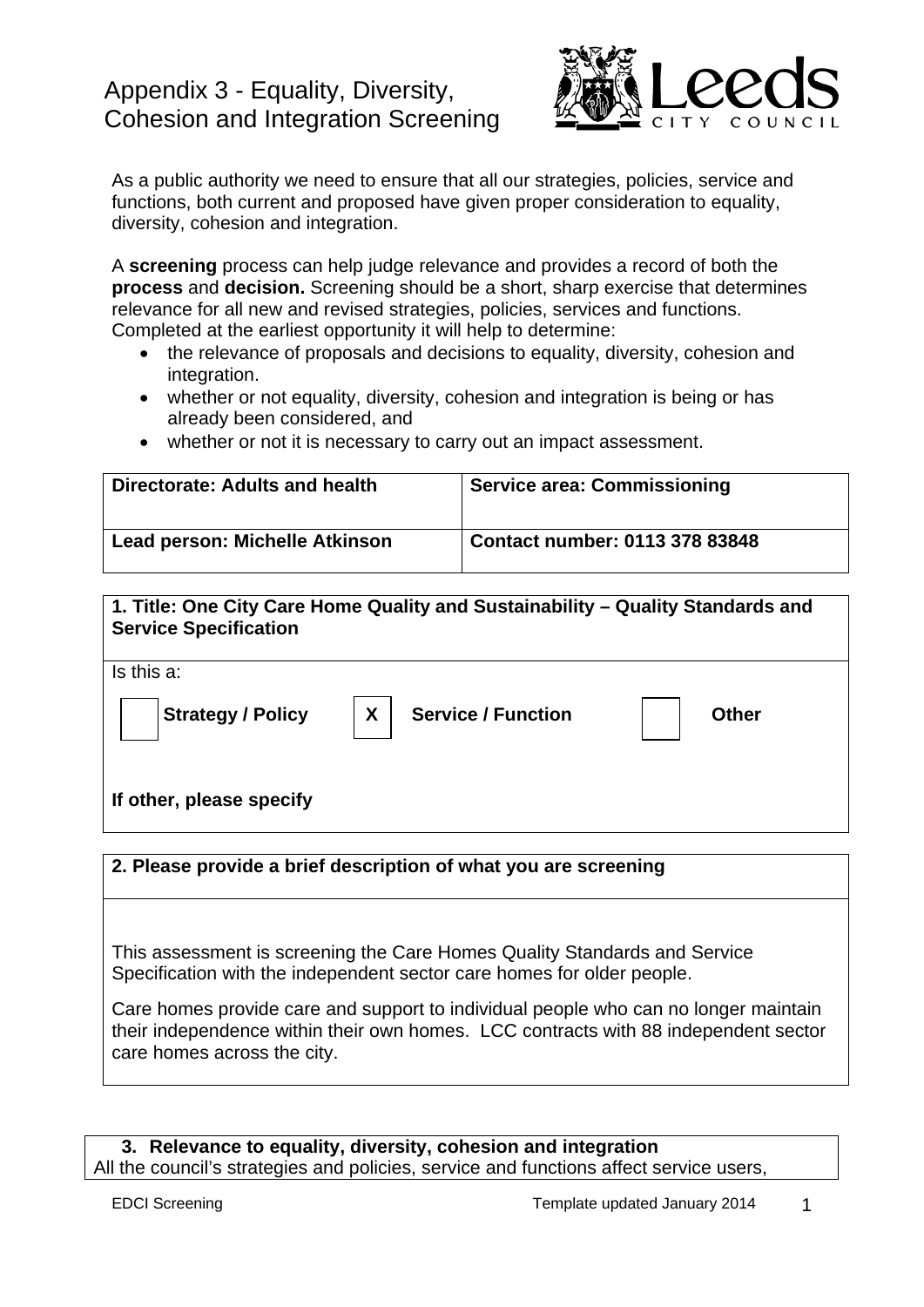employees or the wider community – city wide or more local. These will also have a greater or lesser relevance to equality, diversity, cohesion and integration.

The following questions will help you to identify how relevant your proposals are.

When considering these questions think about age, carers, disability, gender reassignment, race, religion or belief, sex, sexual orientation. Also those areas that impact on or relate to equality: tackling poverty and improving health and well-being.

| <b>Questions</b>                                                     | Yes   | <b>No</b> |
|----------------------------------------------------------------------|-------|-----------|
| Is there an existing or likely differential impact for the different | X     |           |
| equality characteristics?                                            | (Age) |           |
| Have there been or likely to be any public concerns about the        |       | X         |
| policy or proposal?                                                  |       |           |
| Could the proposal affect how our services, commissioning or         |       |           |
| procurement activities are organised, provided, located and by       |       | X         |
| whom?                                                                |       |           |
| Could the proposal affect our workforce or employment                |       | X         |
| practices?                                                           |       |           |
| Does the proposal involve or will it have an impact on               |       |           |
| Eliminating unlawful discrimination, victimisation and<br>$\bullet$  |       |           |
| harassment                                                           | X     |           |
| Advancing equality of opportunity                                    |       |           |
| Fostering good relations                                             |       |           |

If you have answered **no** to the questions above please complete **sections 6 and 7**

If you have answered **yes** to any of the above and;

- Believe you have already considered the impact on equality, diversity, cohesion and integration within your proposal please go to **section 4.**
- Are not already considering the impact on equality, diversity, cohesion and integration within your proposal please go to **section 5.**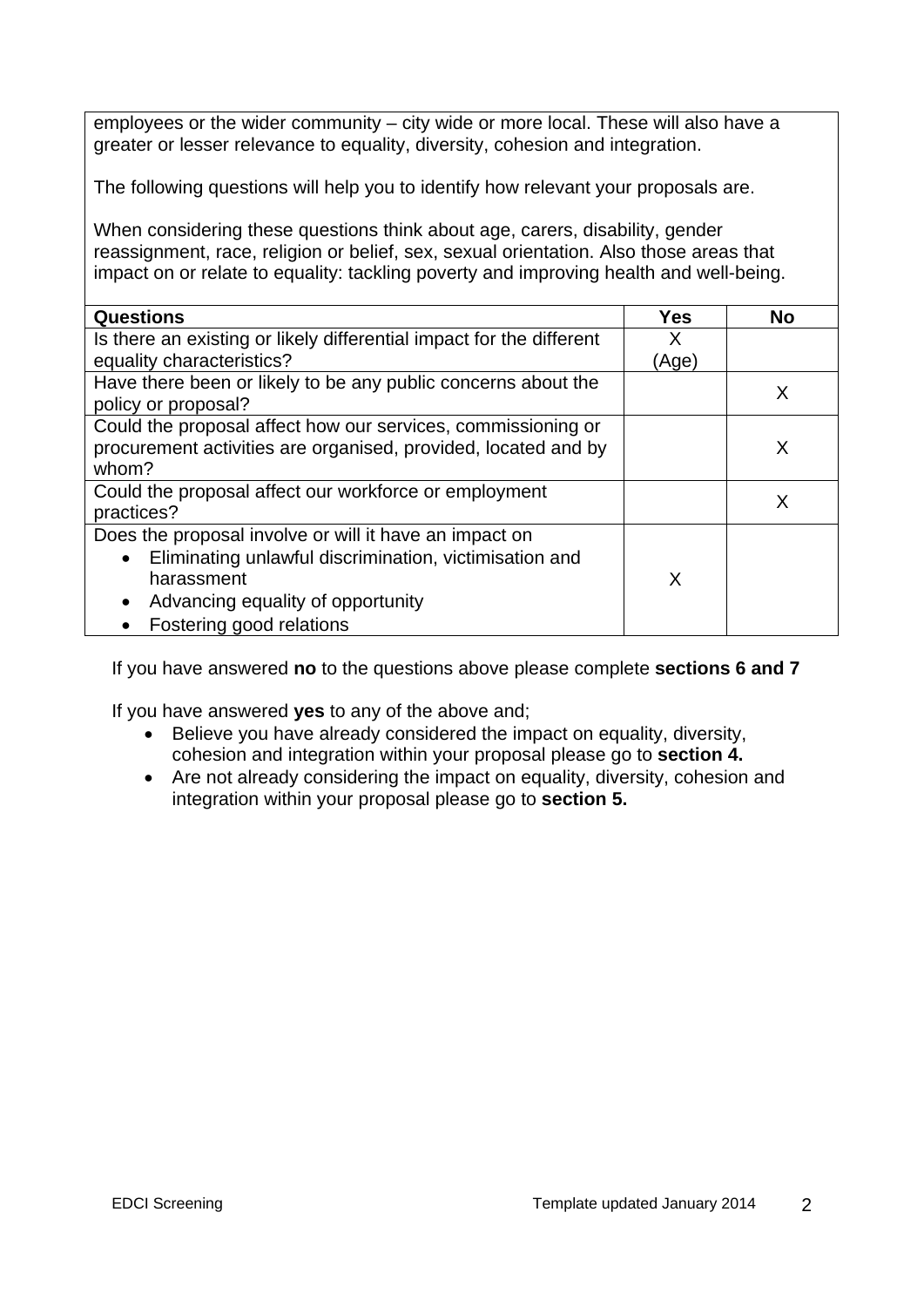# **4. Considering the impact on equality, diversity, cohesion and integration**

If you can demonstrate you have considered how your proposals impact on equality, diversity, cohesion and integration you have carried out an impact assessment.

Please provide specific details for all three areas below (use the prompts for guidance).

 **How have you considered equality, diversity, cohesion and integration?**  (**think about** the scope of the proposal, who is likely to be affected, equality related information, gaps in information and plans to address, consultation and engagement activities (taken place or planned) with those likely to be affected)

- The service is currently provided to older people who have identified care and support needs who reside within an independent sector older people's care home.
- During the period of the contract monitoring has been carried out and no barriers to accessing services have been identified.
- To be in a position to deliver the services, the current provider was required to evidence commitment to equality, diversity, cohesion and integration when the services were originally procured and throughout the lifetime of the contract. This applied to all aspects of the service, including recruitment and working with individuals accessing the services. This will continue in this and future agreements.

## **Key findings**

**(think about** any potential positive and negative impact on different equality characteristics, potential to promote strong and positive relationships between groups, potential to bring groups/communities into increased contact with each other, perception that the proposal could benefit one group at the expense of another)

- The service is for older people who have identified care and support needs. However the service benefits adults of all ages and across a range of need levels. This applies to service users, partners, families and carers. It also applies to staff through the employment opportunities present within the existing contract.
- The service provides the opportunity for developing community cohesion. This is through strengthening connections with local community groups and schools. It can also take place through the employment opportunities presented by this contract.
- The importance of emphasising diversity and inclusion in contracts is recognised and a number of quality standards have been co-produced with providers to ensure that this area has been included within the quality standards framework. This would then provide the information for the service provider to address any inequalities or under representation. Part of this is to ensure monitoring addresses a range of protected characteristics, as identified in the Equality Act 2010.
- For LA funded placements the process to access the service is through Adult Social Care via the assessment process, which operates in mind of equality, diversity, cohesion and integration to ensure that needs are met in a manner appropriate to the needs and wishes of the individual. The care home service specification and the quality standards framework ensures these principles are reflected in recruitment processes by emphasising the importance of an open and fair approach to recruitment.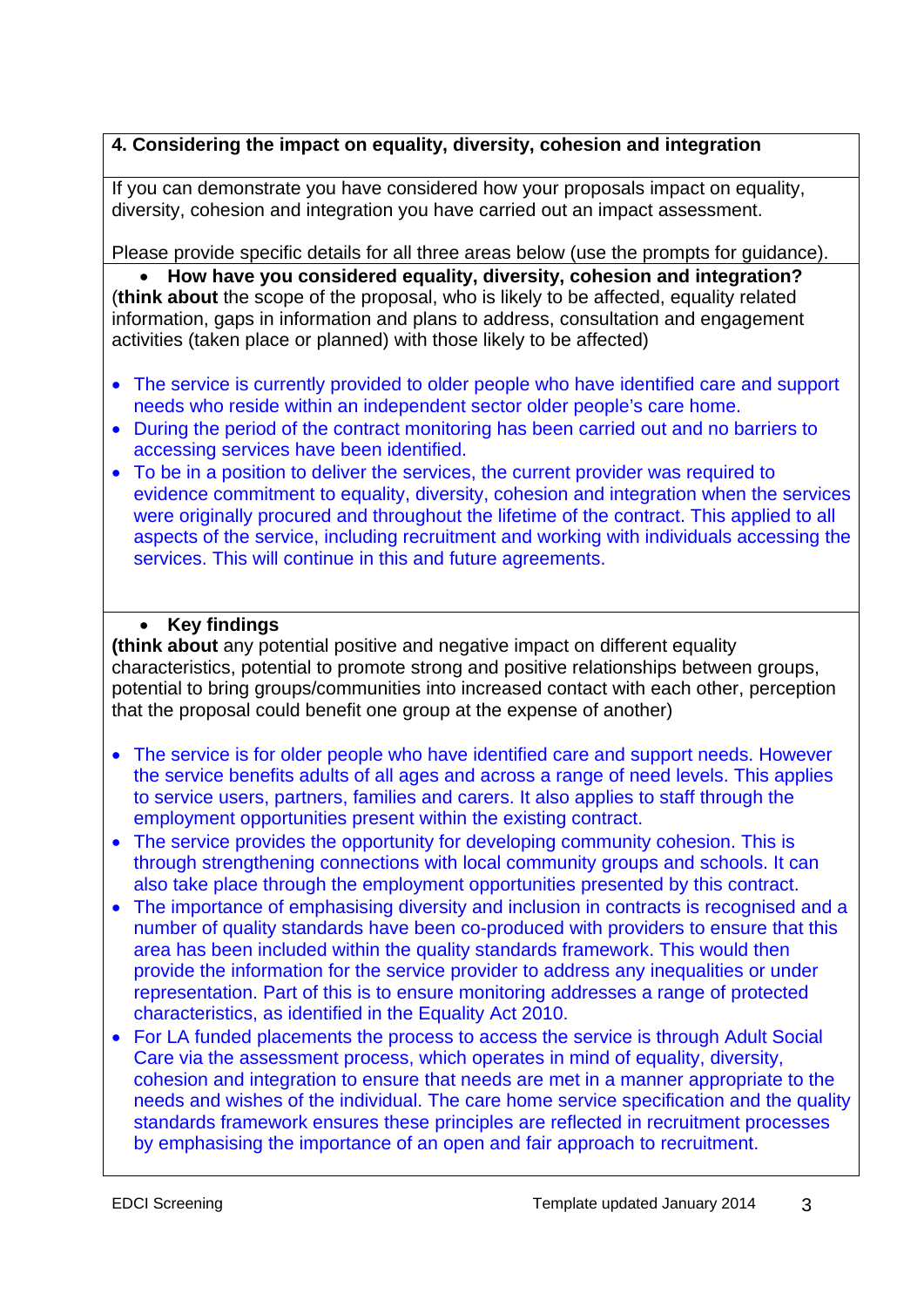#### **Actions**

**(think about** how you will promote positive impact and remove/ reduce negative impact)

This contract will continue to be delivered to a service specification and quality standards framework that:

- Is fair across protected characteristics, including age; assured by continued monitoring
- Emphasises a person-centred service; assured by quality assurance process
- Requires that the service provider ensures integration takes place with the local community; assured by quality assurance process
- Covers equality, diversity, cohesion and integration in relation to both clients and staff; assured by Quality assurance requirements.

| 5. If you are not already considering the impact on equality, diversity, cohesion and<br>integration you will need to carry out an impact assessment. |  |  |
|-------------------------------------------------------------------------------------------------------------------------------------------------------|--|--|
| Date to scope and plan your impact assessment:                                                                                                        |  |  |
| Date to complete your impact assessment                                                                                                               |  |  |
| Lead person for your impact assessment<br>(Include name and job title)                                                                                |  |  |

| 6. Governance, ownership and approval<br>Please state here who has approved the actions and outcomes of the screening |                                                          |             |  |  |
|-----------------------------------------------------------------------------------------------------------------------|----------------------------------------------------------|-------------|--|--|
| <b>Name</b>                                                                                                           | Job title                                                | <b>Date</b> |  |  |
| Michelle Atkinson                                                                                                     | <b>Commissioning Manager</b><br><b>Adults and Health</b> | 15.12.17    |  |  |
| Date screening completed                                                                                              |                                                          | 15.02.18    |  |  |

#### **7. Publishing**

Though **all** key decisions are required to give due regard to equality the council **only** publishes those related to **Executive Board**, **Full Council, Key Delegated Decisions** or a **Significant Operational Decision.**

A copy of this equality screening should be attached as an appendix to the decision making report: